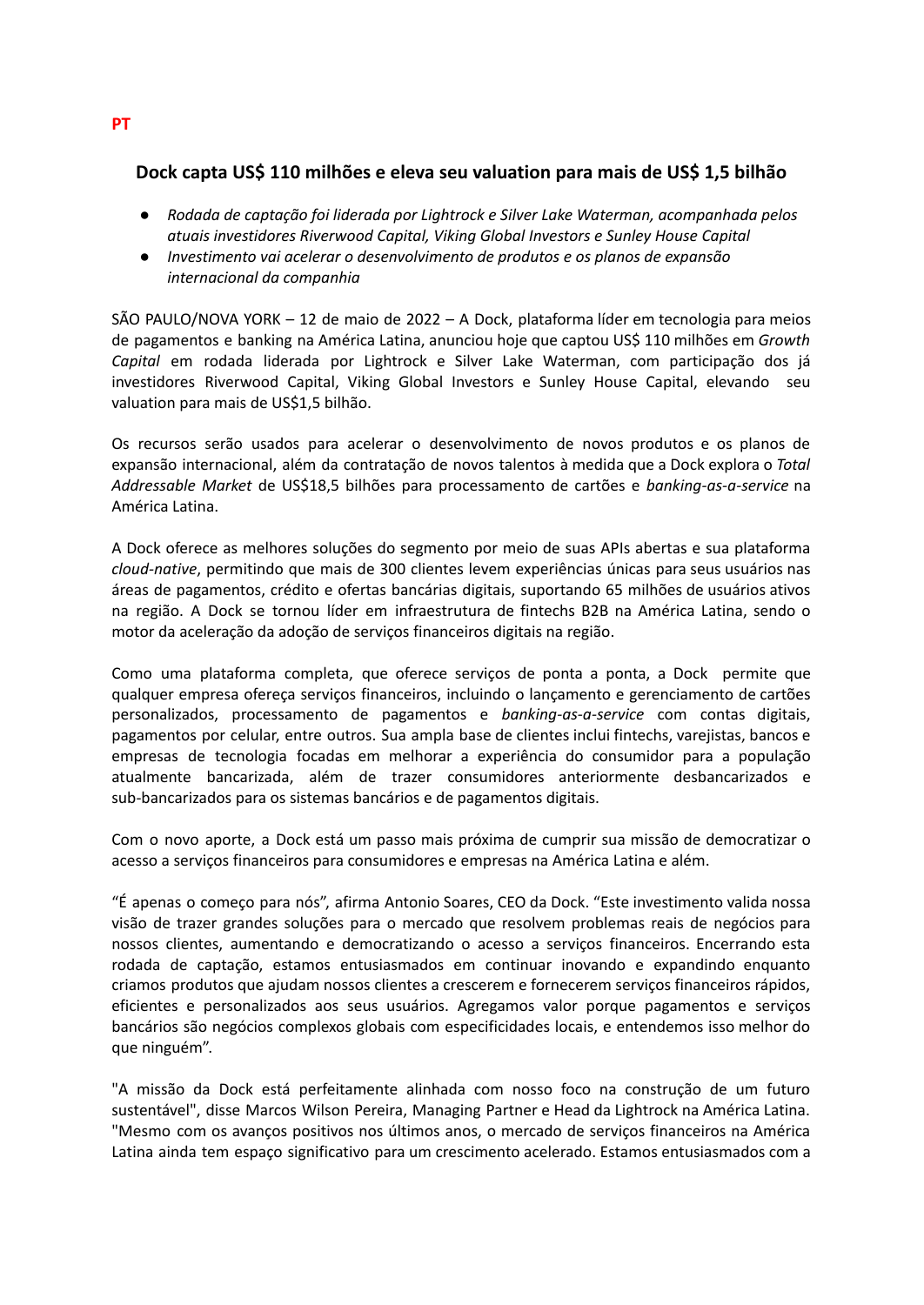parceria com a Dock para fomentar a inclusão financeira, o que impulsionará o crescimento econômico e aumentará a equidade".

"Estamos orgulhosos de trabalhar com o time e os stakeholders da Dock para ajudar a companhia a continuar a se expandir em toda a região", disse Shawn O'Neill, *Managing Director* e *Group Head* da Silver Lake Waterman. "A plataforma da Dock vem se tornando a escolha de empresas de todos os tamanhos, em todos os setores, para lançar e escalar negócios de pagamentos e bancos digitais em toda a América Latina. Estamos entusiasmados com o que ainda está por vir".

Para mais informações, visite dock.tech

#### **Dock**

A Dock é uma das líderes em tecnologia para serviços financeiros na América Latina. A companhia agrega valor comercial, inovação e escalabilidade para seus clientes, reunindo emissão de cartões, digital banking e adquirência por meio de uma plataforma única e completa. As soluções modulares da Dock facilitam processos cruciais que aceleram a capacidade de empresas em disponibilizar ao mercado novos meios de pagamento e serviços financeiros. O resultado é uma gama mais ampla de produtos inovadores, maior acesso do consumidor a serviços financeiros e experiências aprimoradas do cliente.

A Dock opera 65 milhões de contas ativas e mais de 5 bilhões de transações anuais por meio de sua plataforma em nuvem, reduzindo a carga operacional e regulatória e oferecendo outras ferramentas valiosas aos clientes por meio de seu ecossistema de parceiros, para que eles possam se concentrar na experiência do usuário final.

#### **Lightrock**

A Lightrock é uma plataforma global de private equity que apoia empreendedores orientados por propósitos relacionados aos maiores desafios do mundo. Desde 2009, a Lightrock investe em empresas que buscam modelos de negócios escaláveis e *tech-driven* em torno dos principais temas de impacto às pessoas, ao planeta e à produtividade/tecnologia para o bem. O portfólio da Lightrock inclui mais de 80 empresas de alto crescimento em 14 países da Europa, EUA, América Latina, Ásia e África, apoiadas por mais de 80 profissionais baseados em 5 escritórios nessas regiões, incluindo a sede da Lightrock em Londres. https://www.lightrock.com

#### **Silver Lake Waterman**

Silver Lake Waterman é parte do Silver Lake, líder global em investimentos em tecnologia, com mais de US\$90 bilhões em ativos combinados sob gestão e capital comprometido e uma equipe de profissionais baseados na América do Norte, Europa e Ásia. A Silver Lake Waterman tem como foco o fornecimento de capital de expansão flexível para empresas em estágio avançado de crescimento nos setores de tecnologia e tecnologias facilitadoras. Para mais informações sobre Silver Lake Waterman e Silver Lake, visite [www.silverlake.com.](http://www.silverlake.com)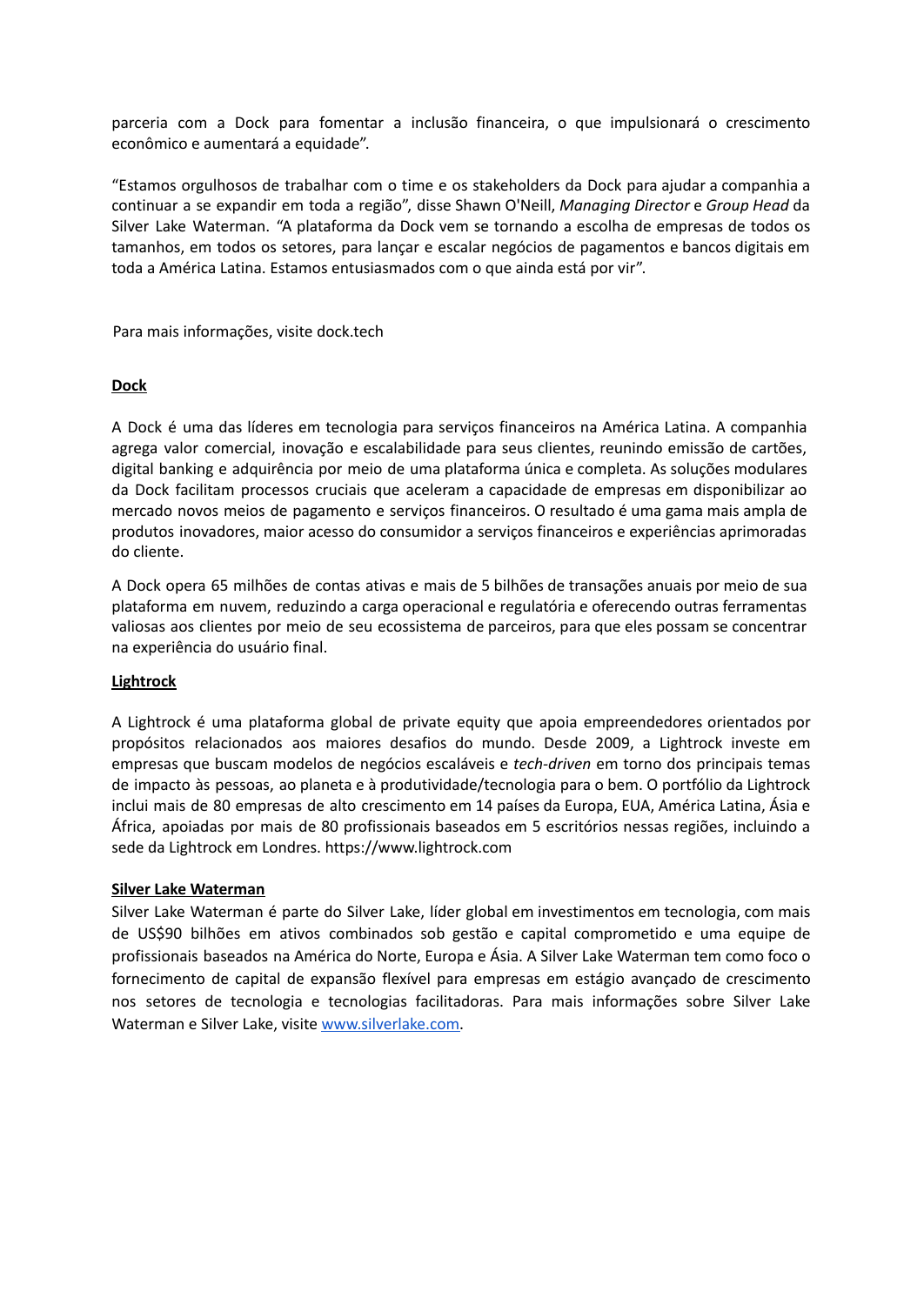### **Dock Raises \$110 Million, Bringing Total Valuation to Over \$1.5 Billion**

*Funding Round Led by Lightrock and Silver Lake Waterman Followed by Current Investors Riverwood Capital, Viking Global Investors and Sunley House Capital*

#### *Investment Will Accelerate Dock's Product Development Roadmap and International Expansion Plans*

SÃO PAULO/NEW YORK – May 12, 2022 – [Dock](https://dock.tech/), a leading full-stack payments and digital banking platform across Latin America, announced today that it has raised \$110 million in growth funding led by Lightrock and Silver Lake Waterman, with participation from existing investors Riverwood Capital, Viking Global Investors and Sunley House Capital, bringing its valuation to over \$1.5 billion. The funds will be used to accelerate the company's product development roadmap and international expansion plans, and to add new talent as Dock taps into the \$18.5 billion total addressable market for card processing and banking-as-a-service in the Latin America region. 1

Dock delivers best-in-class solutions through its open API and cloud-native platform, enabling over 300 clients to offer unique user experiences in their payments, credit and digital banking offerings and powering 65 million active end users throughout the region today. Dock has scaled into the leading business-to-business fintech infrastructure company in Latin America, facilitating an acceleration of the digital adoption of financial services as its clients offer world class, differentiated consumer journeys.

Dock's modern end-to-end platform allows any business to offer financial services, including the launch and management of custom cards, payment processing, and banking-as-a service with digital accounts, mobile payments, and fraud management. Dock's broad client base includes fintechs, retailers, banks, and technology companies that are focused on improving the customer experience for the currently banked population, as well as bringing previously unbanked and underbanked consumers into the digital payments and banking systems. With this capital, Dock is one step closer to achieving its mission of democratizing access to financial services for consumers and businesses in Latin America and beyond.

"This is only the beginning for us," said Antonio Soares, CEO at Dock. "This investment validates our vision of bringing great solutions to the market that solve real business problems for our clients, while increasing and democratizing access to financial services. As we close this funding round, we are excited to continue innovating and expanding while building products that help our clients grow by providing fast, efficient and personalized financial services to their customers. We add value because payments and banking are complex global businesses with local specificities, and we understand that better than anyone else."

"Dock's mission is perfectly aligned with our focus on building a sustainable future," said Marcos Wilson Pereira, Managing Partner and Head of Latin America at Lightrock. "Despite positive advancements over the last few years, the financial services market in Latin America still has significant room for accelerated growth. We're excited to partner with Dock to enable greater financial inclusion, which will drive economic growth and increase fairness."

**EN**

<sup>1</sup> Americas Market Intelligence, Card/Payments Processing & Banking-as-a-Service Market Read - Latin America, September 2021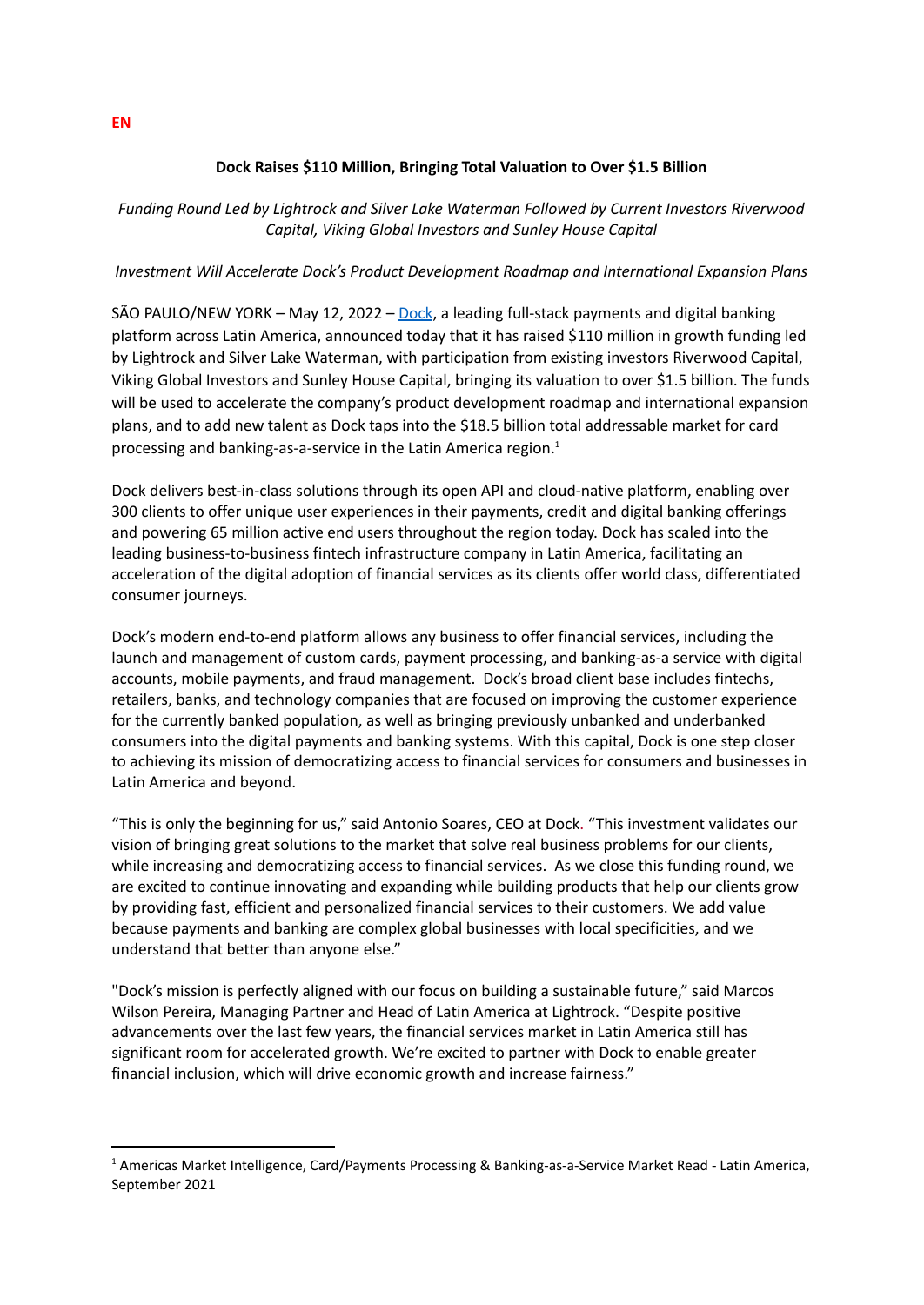"We're proud to work with Dock's management team and stakeholders to help the company continue to expand throughout the region," said Shawn O'Neill, Managing Director and Group Head of Silver Lake Waterman. "Dock's extensible platform is becoming the platform of choice for companies of all sizes, across sectors, to launch and scale payments and digital banking businesses throughout Latin America, and we are excited for what is still to come."

Learn more at [dock.tech](https://dock.tech/).

+++

# **About Dock**

Dock is one of the leading platforms for payments and digital banking in Latin America. The company adds commercial value, innovation and scalability to its customers, bringing together card issuance, digital banking and acquiring through a single and complete platform. Dock's modular solutions facilitate critical processes that accelerate companies' ability to bring new payment and financial services to market. The result is a wider range of innovative products, greater consumer access to financial services, credit card services, and enhanced customer experiences.

Dock operates 65 million active accounts and more than 5 billion transactions annually through its cloud platform, reducing operational and regulatory burden and providing other valuable tools to customers through its partner ecosystem so they can focus on the end-user experience.

### **About Lightrock**

Lightrock is a global private equity platform that backs purpose-driven entrepreneurs tackling the world's biggest challenges. Since 2009, Lightrock has invested in companies that pursue scalable and tech-driven business models around the key impact themes of people, planet, and productivity/tech for good. Lightrock's portfolio includes more than 80 high-growth companies in 14 countries across Europe, the USA, Latin America, Asia and Africa, supported by over 80 professionals based in 5 offices across these regions, including Lightrock's headquarter in London. <https://www.lightrock.com>

#### **About Silver Lake Waterman**

Silver Lake Waterman is part of Silver Lake, the global leader in technology investing with more than \$90 billion in combined assets under management and committed capital and a team of professionals based in North America, Europe and Asia. Silver Lake Waterman focuses on providing flexible expansion capital to later-stage growth companies in the technology and technology-enabled industries. For more information about Silver Lake Waterman and Silver Lake, please visit [www.silverlake.com](http://www.silverlake.com).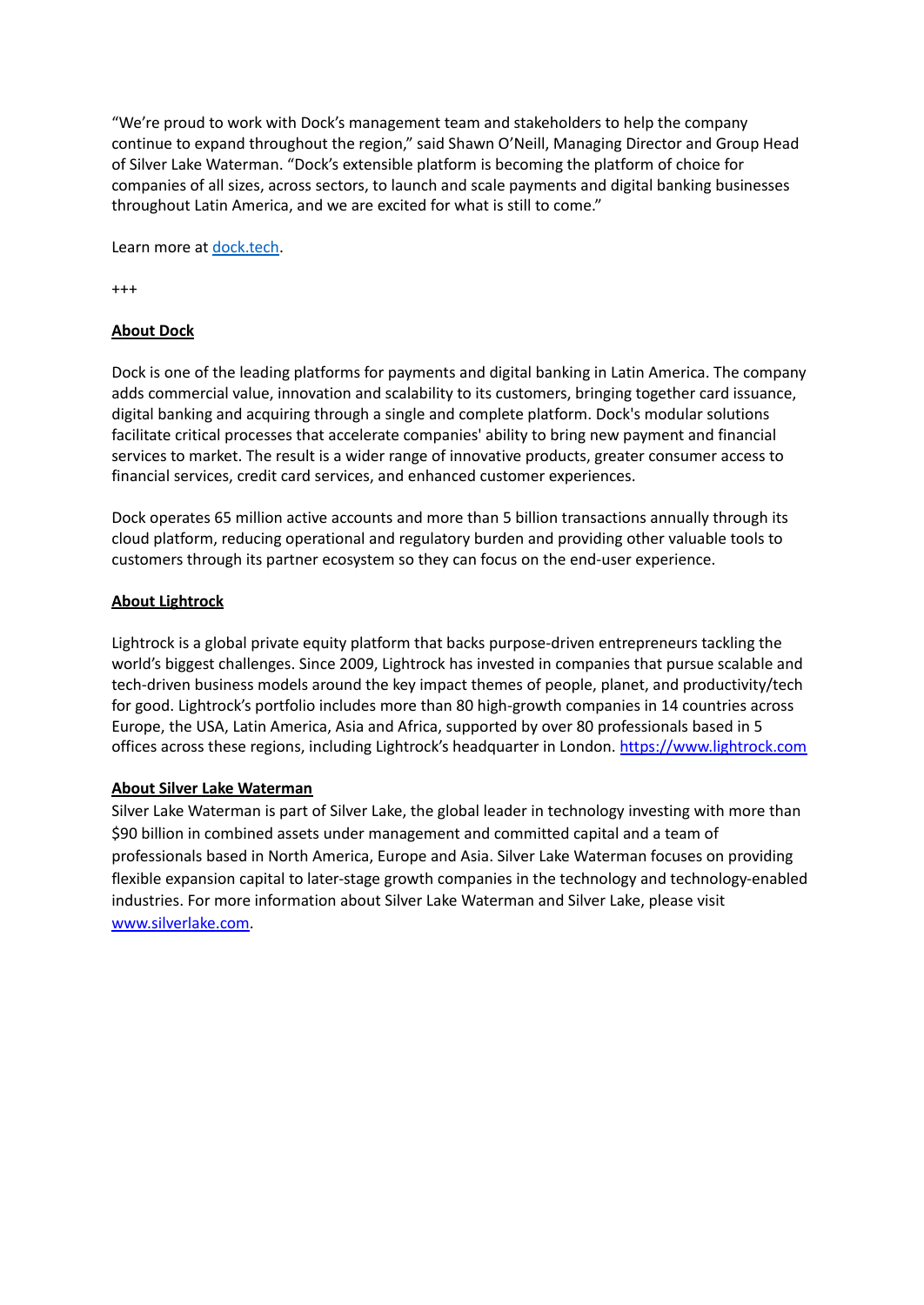#### **Dock recauda \$ 110 millones, elevando la valoración total a más de \$ 1.5 mil millones**

*Ronda de financiación liderada por Lightrock y Silver Lake Waterman seguida por los inversores actuales Riverwood Capital, Viking Global Investors y Sunley House Capital*

### La inversión acelerará la hoja de ruta de desarrollo de productos de Dock y los planes de expansión *internacional*

SÃO PAULO/NUEVA YORK – 12 de mayo de 2022 – Dock, una plataforma líder de banca digital y pagos full-stack en América Latina, anunció hoy que ha recaudado \$110 millones en financiamiento de crecimiento liderado por Lightrock y Silver Lake Waterman, con la participación de los inversores Riverwood Capital, Viking Global Investors y Sunley House Capital, elevando su valoración a más de 1500 millones de dólares. Los fondos se utilizarán para acelerar la hoja de ruta de desarrollo de nuevos productos de la compañía y los planes de expansión internacional, y para agregar nuevos talentos a medida que Dock accede al *Total Addressable Market* de \$ 18.5 mil millones para el procesamiento de tarjetas y *banking-as-a-service* en la región de América Latina.

Dock ofrece las mejores soluciones de su clase a través de su API abierta y su plataforma *cloud-native*, lo que permite a más de 300 clientes ofrecer experiencias de usuario únicas en sus ofertas de pagos, crédito y banca digital y potencia a 65 millones de usuarios finales activos en toda la región en la actualidad. Dock se ha convertido en la empresa líder en infraestructura fintech B2B en América Latina, facilitando una aceleración de la adopción digital de servicios financieros.

La moderna plataforma integral de Dock permite que cualquier empresa ofrezca servicios financieros, incluido el lanzamiento y la gestión de tarjetas personalizadas, el procesamiento de pagos y *banking-as-a-service* con cuentas digitales, pagos móviles, entre otros. La amplia base de clientes de Dock incluye fintechs, retail, bancos y empresas de tecnología que se enfocan en mejorar la experiencia del cliente para la población actualmente bancarizada, así como también en atraer a los consumidores que antes no tenían acceso a los servicios bancarios y de pagos digitales. Con este capital, Dock está un paso más cerca de lograr su misión de democratizar el acceso a los servicios financieros para consumidores y empresas en América Latina y más allá.

"Esto es solo el comienzo para nosotros", dijo Antonio Soares, director ejecutivo de Dock. "Esta inversión valida nuestra visión de traer grandes soluciones al mercado que resuelvan problemas comerciales reales para nuestros clientes, al tiempo que aumentan y democratizan el acceso a los servicios financieros. A medida que cerramos esta ronda de financiamiento, estamos entusiasmados de continuar innovando y expandiéndonos mientras construimos productos que ayuden a nuestros clientes a crecer al brindar servicios financieros rápidos, eficientes y personalizados a sus usuarios. Agregamos valor porque los pagos y la banca son negocios globales complejos con especificidades locales, y lo entendemos mejor que nadie".

"La misión de Dock está perfectamente alineada con nuestro enfoque de construir un futuro sostenible", dijo Marcos Wilson Pereira, Managing Partner y Head de América Latina de Lightrock. "A pesar de los avances positivos en los últimos años, el mercado de servicios financieros en América Latina todavía tiene espacio significativo para un crecimiento acelerado.

Estamos entusiasmados de asociarnos con Dock para permitir una mayor inclusión financiera, lo que impulsará el crecimiento económico y aumentará la equidad".

**ES**